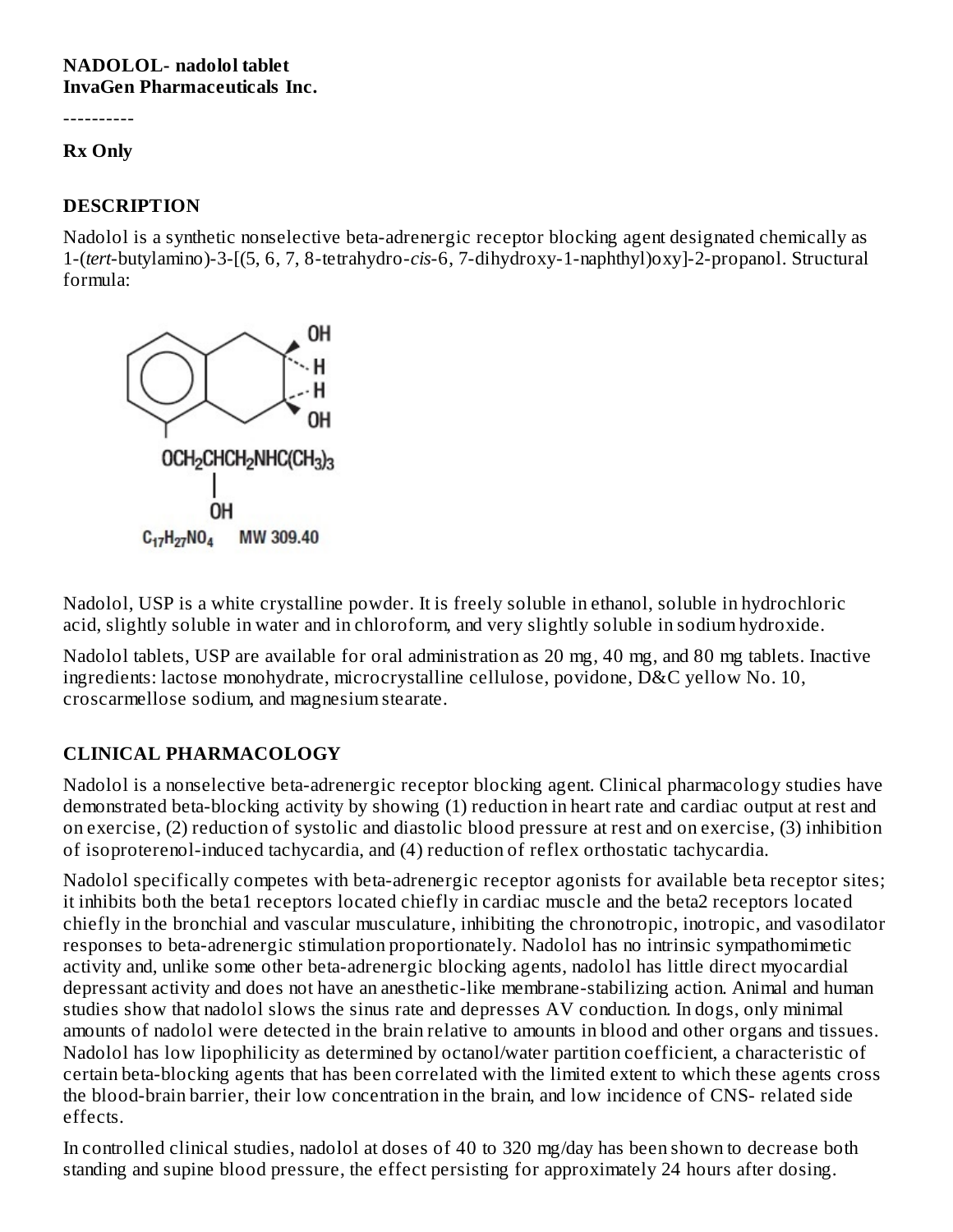The mechanism of the antihypertensive effects of beta-adrenergic receptor blocking agents has not been established; however, factors that may be involved include (1) competitive antagonism of catecholamines at peripheral (non-CNS) adrenergic neuron sites (especially cardiac) leading to decreased cardiac output, (2) a central effect leading to reduced tonic-sympathetic nerve outflow to the periphery, and (3) suppression of renin secretion by blockade of the beta-adrenergic receptors responsible for renin release from the kidneys.

While cardiac output and arterial pressure are reduced by nadolol therapy, renal hemodynamics are stable, with preservation of renal blood flow and glomerular filtration rate.

By blocking catecholamine-induced increases in heart rate, velocity and extent of myocardial contraction, and blood pressure, Nadolol generally reduces the oxygen requirements of the heart at any given level of effort, making it useful for many patients in the long-term management of angina pectoris. On the other hand, nadolol can increase oxygen requirements by increasing left ventricular fiber length and end diastolic pressure, particularly in patients with heart failure.

Although beta-adrenergic receptor blockade is useful in treatment of angina and hypertension, there are also situations in which sympathetic stimulation is vital. For example, in patients with severely damaged hearts, adequate ventricular function may depend on sympathetic drive. Beta- adrenergic blockade may worsen AV block by preventing the necessary facilitating effects of sympathetic activity on conduction. Beta2-adrenergic blockade results in passive bronchial constriction by interfering with endogenous adrenergic bronchodilator activity in patients subject to bronchospasm and may also interfere with exogenous bronchodilators in such patients.

Absorption of nadolol after oral dosing is variable, averaging about 30 percent. Peak serum concentrations of nadolol usually occur in three to four hours after oral administration and the presence of food in the gastrointestinal tract does not affect the rate or extent of nadolol absorption. Approximately 30 percent of the nadolol present in serum is reversibly bound to plasma protein.

Unlike many other beta-adrenergic blocking agents, nadolol is not metabolized by the liver and is excreted unchanged, principally by the kidneys.

The half-life of therapeutic doses of nadolol is about 20 to 24 hours, permitting once-daily dosage. Because nadolol is excreted predominantly in the urine, its half-life increases in renal failure (see PRECAUTIONSIand DOSAGE AND ADMINISTRATION). Steady-state serum concentrations of nadolol are attained in six to nine days with once-daily dosage in persons with normal renal function. Because of variable absorption and different individual responsiveness, the proper dosage must be determined by titration.

Exacerbation of angina and, in some cases, myocardial infarction and ventricular dysrhythmias have been reported after abrupt discontinuation of therapy with beta-adrenergic blocking agents in patients with coronary artery disease. Abrupt withdrawal of these agents in patients without coronary artery disease has resulted in transient symptoms, including tremulousness, sweating, palpitation, headache, and malaise. Several mechanisms have been proposed to explain these phenomena, among them increased sensitivity to catecholamines because of increased numbers of beta receptors.

#### **INDICATIONS AND USAGE**

#### **Angina Pectoris**

Nadolol tablets, USP are indicated for the long-term management of patients with angina pectoris.

# **Hypertension**

Nadolol is indicated for the treatment of hypertension, to lower blood pressure. Lowering blood pressure reduces the risk of fatal and nonfatal cardiovascular events, primarily strokes and myocardial infarctions. These benefits have been seen in controlled trials of antihypertensive drugs from a wide variety of pharmacologic classes including the class to which this drug principally belongs. There are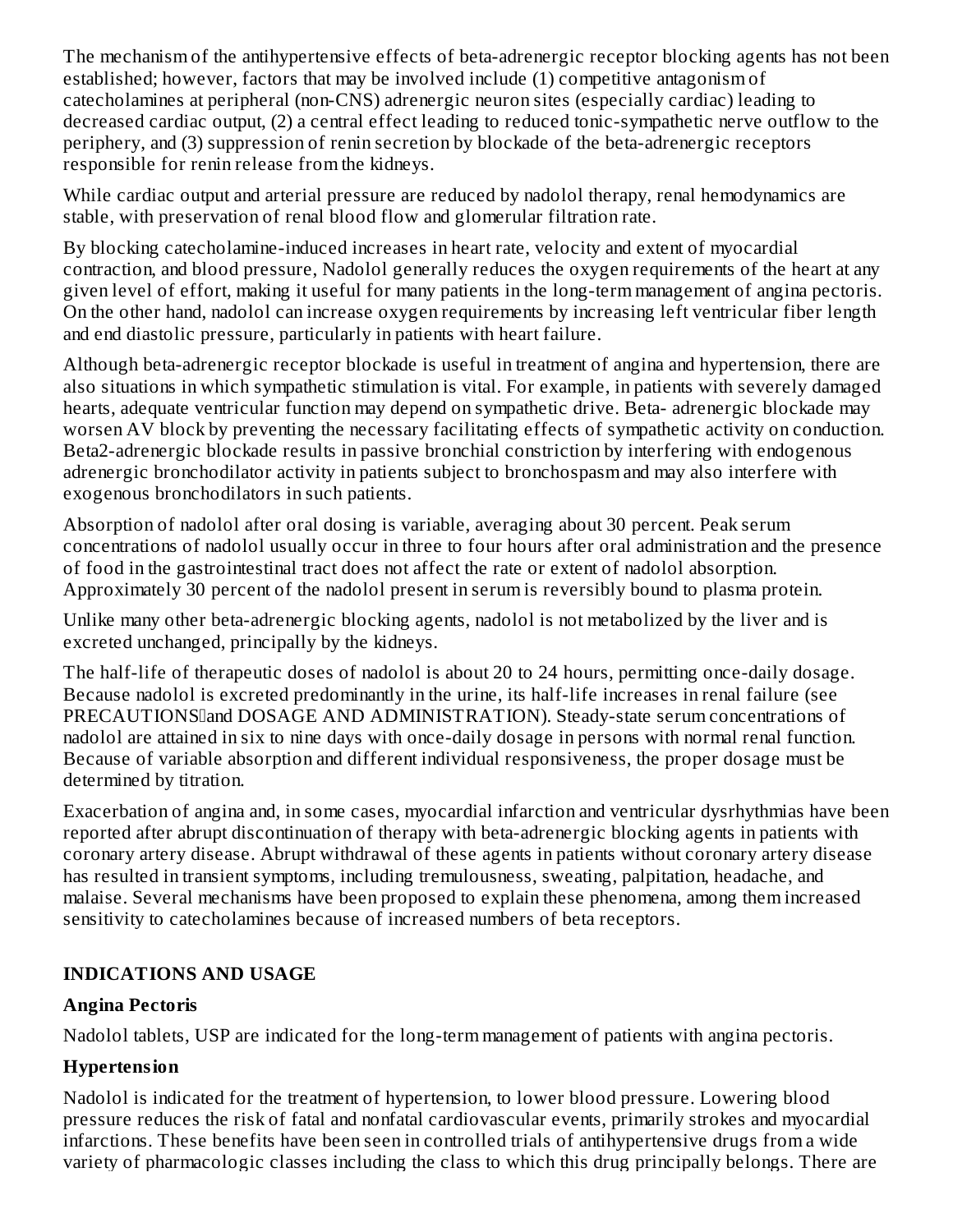no controlled trials demonstrating risk reduction with Nadolol.

Control of high blood pressure should be part of comprehensive cardiovascular risk management, including, as appropriate, lipid control, diabetes management, antithrombotic therapy, smoking cessation, exercise, and limited sodium intake. Many patients will require more than one drug to achieve blood pressure goals. For specific advice on goals and management, see published guidelines, such as those of the National High Blood Pressure Education Program's Joint National Committee on Prevention, Detection, Evaluation, and Treatment of High Blood Pressure (JNC).

Numerous antihypertensive drugs, from a variety of pharmacologic classes and with different mechanisms of action, have been shown in randomized controlled trials to reduce cardiovascular morbidity and mortality, and it can be concluded that it is blood pressure reduction, and not some other pharmacologic property of the drugs, that is largely responsible for those benefits. The largest and most consistent cardiovascular outcome benefit has been a reduction in the risk of stroke, but reductions in myocardial infarction and cardiovascular mortality also have been seen regularly.

Elevated systolic or diastolic pressure causes increased cardiovascular risk, and the absolute risk increase per mmHg is greater at higher blood pressures, so that even modest reductions of severe hypertension can provide substantial benefit. Relative risk reduction from blood pressure reduction is similar across populations with varying absolute risk, so the absolute benefit is greater in patients who are at higher risk independent of their hypertension (for example, patients with diabetes or hyperlipidemia), and such patients would be expected to benefit from more aggressive treatment to a lower blood pressure goal.

Some antihypertensive drugs have smaller blood pressure effects (as monotherapy) in black patients, and many antihypertensive drugs have additional approved indications and effects (e.g., on angina, heart failure, or diabetic kidney disease). These considerations may guide selection of therapy.

Nadolol may be used alone or in combination with other antihypertensive agents, especially thiazidetype diuretics.

# **CONTRAINDICATIONS**

Nadolol is contraindicated in bronchial asthma, sinus bradycardia and greater than first degree conduction block, cardiogenic shock, and overt cardiac failure (see WARNINGS).

# **WARNINGS**

# **Cardiac Failure**

Sympathetic stimulation may be a vital component supporting circulatory function in patients with congestive heart failure, and its inhibition by beta-blockade may precipitate more severe failure. Although beta-blockers should be avoided in overt congestive heart failure, if necessary, they can be used with caution in patients with a history of failure who are well-compensated, usually with digitalis and diuretics. Beta-adrenergic blocking agents do not abolish the inotropic action of digitalis on heart muscle.

IN PATIENTS WITHOUT A HISTORY OF HEART FAILURE, continued use of beta-blockers can, in some cases, lead to cardiac failure. Therefore, at the first sign or symptom of heart failure, the patient should be digitalized and/or treated with diuretics, and the response observed closely, or nadolol should be discontinued (gradually, if possible).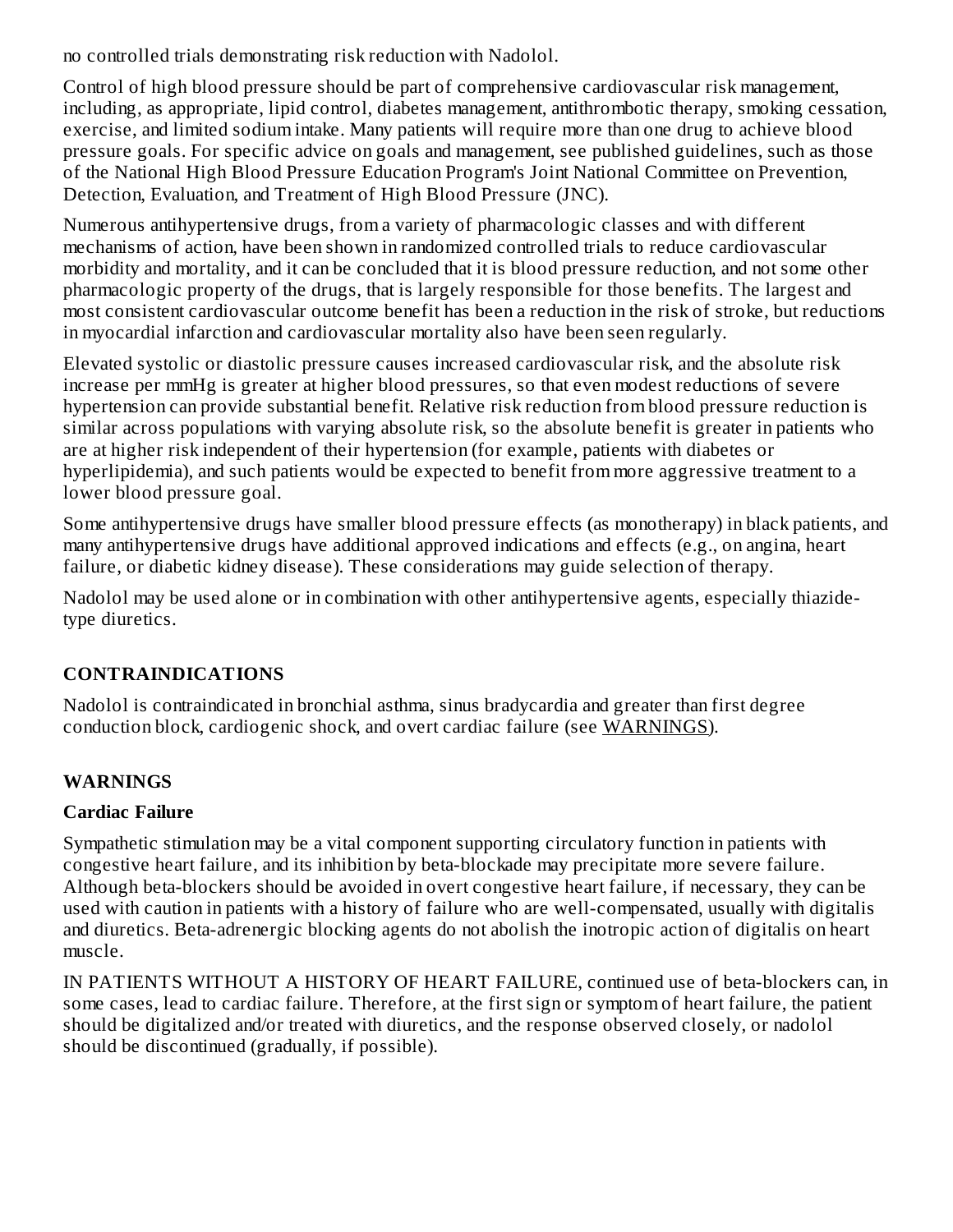#### **Exacerbation of Is chemic Heart Dis eas e Following Abrupt Withdrawal**

Hypersensitivity to catecholamines has been observed in patients withdrawn from beta-blocker therapy; exacerbation of angina and, in some cases, myocardial infarction have occurred after *abrupt* discontinuation of such therapy. When discontinuing chronically administered nadolol, particularly in patients with ischemic heart disease, the dosage should be gradually reduced over a period of one to two weeks and the patient should be carefully monitored. If angina markedly worsens or acute coronary insufficiency develops, nadolol administration should be reinstituted promptly, at least temporarily, and other measures appropriate for the management of unstable angina should be taken. Patients should be warned against interruption or discontinuation of therapy without the physician's advice. Because coronary artery disease is common and may be unrecognized, it may be prudent not to discontinue nadolol therapy abruptly even in patients treated only for hypertension.

# **Nonallergic Bronchospasm (e.g., chronic bronchitis, emphys ema)**

PATIENTS WITH BRONCHOSPASTIC DISEASES SHOULD IN GENERAL NOT RECEIVE BETA-BLOCKERS. Nadolol should be administered with caution since it may block bronchodilation produced by endogenous or exogenous catecholamine stimulation of beta $_2$  receptors.

# **Major Surgery**

Chronically administered beta-blocking therapy should not be routinely withdrawn prior to major surgery; however, the impaired ability of the heart to respond to reflex adrenergic stimuli may augment the risks of general anesthesia and surgical procedures.

# **Diabetes and Hypoglycemia**

Beta-adrenergic blockade may prevent the appearance of premonitory signs and symptoms (e.g., tachycardia and blood pressure changes) of acute hypoglycemia. This is especially important with labile diabetics. Beta-blockade also reduces the release of insulin in response to hyperglycemia; therefore, it may be necessary to adjust the dose of antidiabetic drugs.

# **Thyrotoxicosis**

Beta-adrenergic blockade may mask certain clinical signs (e.g., tachycardia) of hyperthyroidism. Patients suspected of developing thyrotoxicosis should be managed carefully to avoid abrupt withdrawal of beta-adrenergic blockade which might precipitate a thyroid storm.

# **PRECAUTIONS**

# **Impaired Renal Function**

Nadolol should be used with caution in patients with impaired renal function (see DOSAGE AND ADMINISTRATION).

# **Information for Patients**

Patients, especially those with evidence of coronary artery insufficiency, should be warned against interruption or discontinuation of nadolol therapy without the physician's advice. Although cardiac failure rarely occurs in properly selected patients, patients being treated with beta-adrenergic blocking agents should be advised to consult the physician at the first sign or symptom of impending failure. The patient should also be advised of a proper course in the event of an inadvertently missed dose.

# **Drug Interactions**

When administered concurrently, the following drugs may interact with beta-adrenergic receptor blocking agents: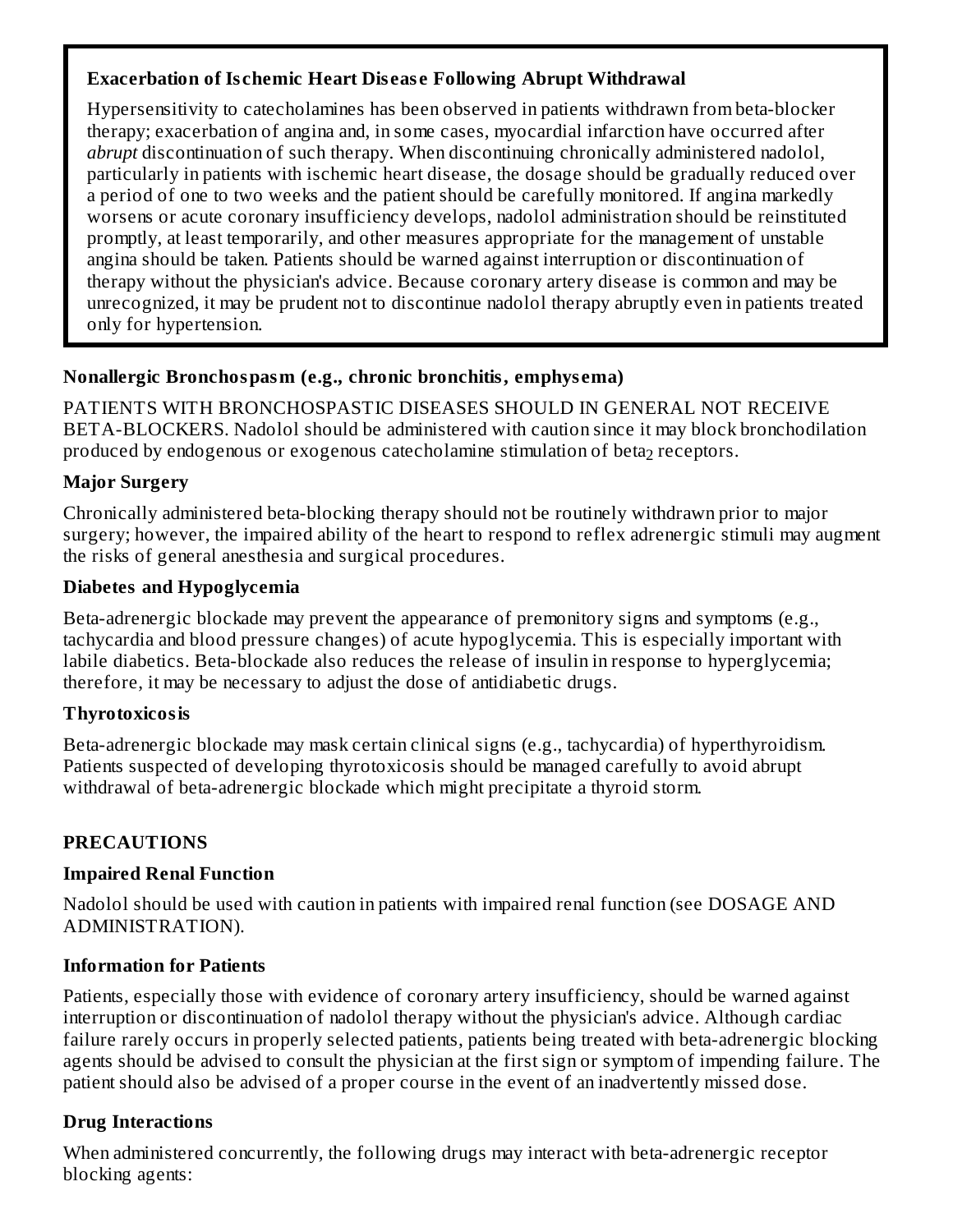#### Anesthetics, General

exaggeration of the hypotension induced by general anesthetics (see WARNINGS: Major Surgery).

Antidiabetic Drugs (oral agents and insulin)

hypoglycemia or hyperglycemia: adjust dosage of antidiabetic drug accordingly (see WARNINGS: Diabetes and Hypoglycemia).

Catecholamine-Depleting Drugs (e.g., reserpine)

additive effect; monitor closely for evidence of hypotension and/or excessive bradycardia (e.g., vertigo, syncope, postural hypotension).

Digitalis Glycosides

Both digitalis glycosides and beta-blockers slow atrioventricular conduction and decrease heart rate. Concomitant use can increase the risk of bradycardia.

Response to Treatment for Anaphylactic Reaction

While taking beta-blockers, patients with a history of severe anaphylactic reaction to a variety of allergens may be more reactive to repeated challenge, either accidental, diagnostic, or therapeutic. Such patients may be unresponsive to the usual doses of epinephrine used to treat allergic reaction.

# **Carcinogenesis, Mutagenesis, Impairment of Fertility**

In chronic oral toxicologic studies (one to two years) in mice, rats, and dogs, nadolol did not produce any significant toxic effects. In two-year oral carcinogenic studies in rats and mice, nadolol did not produce any neoplastic, preneoplastic, or non-neoplastic pathologic lesions. In fertility and general reproductive performance studies in rats, nadolol caused no adverse effects.

# **Pregnancy**

Category C

In animal reproduction studies with nadolol, evidence of embryo- and fetotoxicity was found in rabbits, but not in rats or hamsters, at doses 5 to 10 times greater (on a mg/kg basis) than the maximum indicated human dose. No teratogenic potential was observed in any of these species.

There are no adequate and well-controlled studies in pregnant women. Nadolol should be used during pregnancy only if the potential benefit justifies the potential risk to the fetus. Neonates whose mothers are receiving nadolol at parturition have exhibited bradycardia, hypoglycemia, and associated symptoms.

# **Nursing Mothers**

Nadolol is excreted in human milk. Because of the potential for adverse effects in nursing infants, a decision should be made whether to discontinue nursing or to discontinue therapy, taking into account the importance of nadolol tablets to the mother.

# **Pediatric Us e**

Safety and effectiveness in pediatric patients have not been established.

# **ADVERSE REACTIONS**

Most adverse effects have been mild and transient and have rarely required withdrawal of therapy.

# **Cardiovas cular**

Bradycardia with heart rates of less than 60 beats per minute occurs commonly, and heart rates below 40 beats per minute and/or symptomatic bradycardia were seen in about 2 of 100 patients. Symptoms of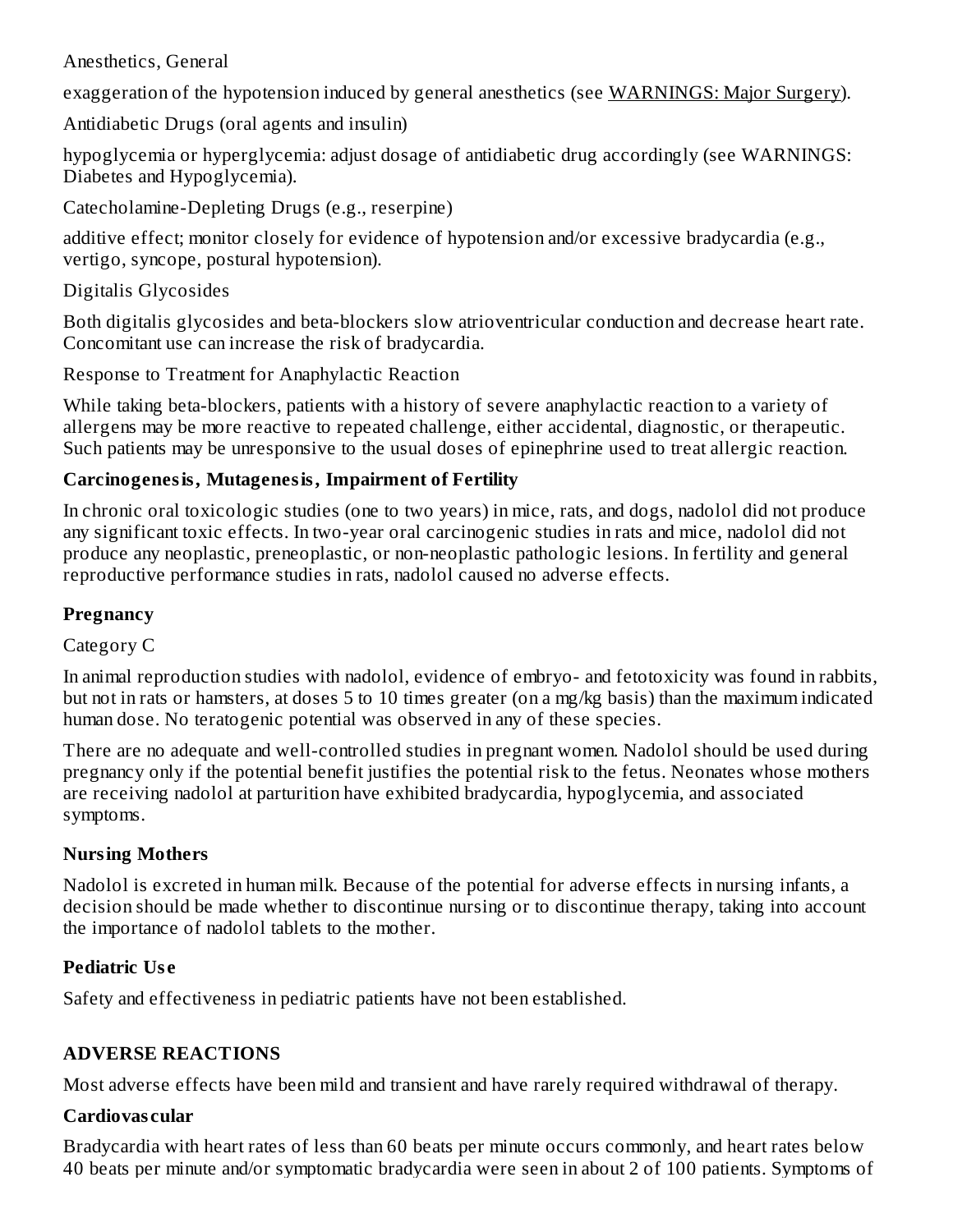peripheral vascular insufficiency, usually of the Raynaud type, have occurred in approximately 2 of 100 patients. Cardiac failure, hypotension, and rhythm/conduction disturbances have each occurred in about 1 of 100 patients. Single instances of first degree and third degree heart block have been reported; intensification of AV block is a known effect of beta-blockers (see also CONTRAINDICATIONS**,** WARNINGS**,** and PRECAUTIONS).

#### Central Nervous System

Dizziness or fatigue has been reported in approximately 2 of 100 patients; paresthesias, sedation, and change in behavior have each been reported in approximately 6 of 1000 patients.

# Respiratory

Bronchospasm has been reported in approximately 1 of 1000 patients (see CONTRAINDICATIONS and WARNINGS).

#### **Gastrointestinal**

Nausea, diarrhea, abdominal discomfort, constipation, vomiting, indigestion, anorexia, bloating, and flatulence have been reported in 1 to 5 of 1000 patients.

#### **Mis cellaneous**

Each of the following has been reported in 1 to 5 of 1000 patients: rash; pruritus; headache; dry mouth, eyes, or skin; impotence or decreased libido; facial swelling; weight gain; slurred speech; cough; nasal stuffiness; sweating; tinnitus; blurred vision. Reversible alopecia has been reported infrequently.

The following adverse reactions have been reported in patients taking nadolol and/or other betaadrenergic blocking agents, but no causal relationship to nadolol has been established.

# **Central Nervous System**

Reversible mental depression progressing to catatonia; visual disturbances; hallucinations; an acute reversible syndrome characterized by disorientation for time and place, short-term memory loss, emotional lability with slightly clouded sensorium, and decreased performance on neuropsychometrics.

# **Gastrointestinal**

Mesenteric arterial thrombosis; ischemic colitis; elevated liver enzymes.

# **Hematologic**

Agranulocytosis; thrombocytopenic or nonthrombocytopenic purpura.

# **Allergic**

Fever combined with aching and sore throat; laryngospasm; respiratory distress.

# **Mis cellaneous**

Pemphigoid rash; hypertensive reaction in patients with pheochromocytoma; sleep disturbances; Peyronie's disease.

The oculomucocutaneous syndrome associated with the beta-blocker practolol has not been reported with nadolol.

# **OVERDOSAGE**

Nadolol can be removed from the general circulation by hemodialysis.

In addition to gastric lavage, the following measures should be employed, as appropriate. In determining the duration of corrective therapy, note must be taken of the long duration of the effect of nadolol.

# **Excessive Bradycardia**

Administer atropine (0.25 to 1.0 mg). If there is no response to vagal blockade, administer isoproterenol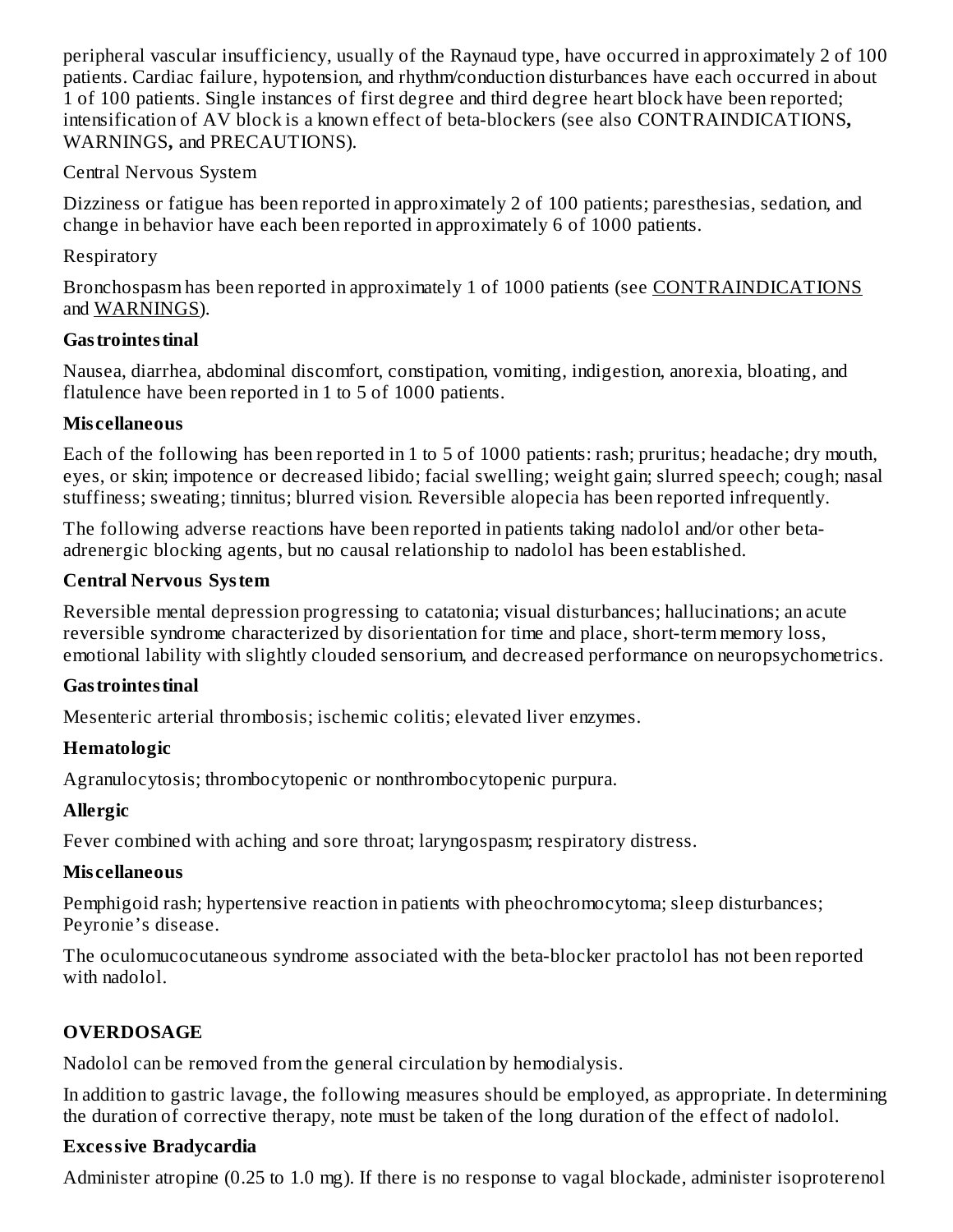cautiously.

#### **Cardiac Failure**

Administer a digitalis glycoside and diuretic. It has been reported that glucagon may also be useful in this situation.

#### **Hypotension**

Administer vasopressors, e.g., epinephrine or norepinephrine. (There is evidence that epinephrine may be the drug of choice.)

#### **Bronchospasm**

Administer a beta<sub>2</sub>-stimulating agent and/or a theophylline derivative.

# **DOSAGE AND ADMINISTRATION**

DOSAGE MUST BE INDIVIDUALIZED. NADOLOL TABLETS MAY BE ADMINISTERED WITHOUT REGARD TO MEALS.

#### **Angina Pectoris**

The usual initial dose is 40 mg nadolol tablets once daily. Dosage may be gradually increased in 40 to 80 mg increments at 3 to 7 day intervals until optimum clinical response is obtained or there is pronounced slowing of the heart rate. The usual maintenance dose is 40 or 80 mg administered once daily. Doses up to 160 or 240 mg administered once daily may be needed.

The usefulness and safety in angina pectoris of dosage exceeding 240 mg per day have not been established. If treatment is to be discontinued, reduce the dosage gradually over a period of one to two weeks (see WARNINGS).

#### **Hypertension**

The usual initial dose is 40 mg nadolol tablets once daily, whether it is used alone or in addition to diuretic therapy. Dosage may be gradually increased in 40 to 80 mg increments until optimum blood pressure reduction is achieved. The usual maintenance dose is 40 or 80 mg administered once daily. Doses up to 240 or 320 mg administered once daily may be needed.

#### **Dosage Adjustment in Renal Failure**

Absorbed nadolol is excreted principally by the kidneys and, although nonrenal elimination does occur, dosage adjustments are necessary in patients with renal impairment. The following dose intervals are recommended:

| Creatinine Clearance $(mL/min/1.73m2)$ | Dosage Interval(hours) |
|----------------------------------------|------------------------|
| > 50                                   | 24                     |
| 31 to 50                               | 24 to 36               |
| 10 to 30                               | 24 to 48               |
| 〔10                                    | 40 to 60               |

# **HOW SUPPLIED**

Nadolol Tablets, USP are supplied as**:**

**20 mg tablets:** Yellow, round, biconvex tablets debossed **"347"** on one side and **'I'** on the left side of the bisect and **'G'** on the right side of bisect on other.

Supplied in bottles of 30s (**NDC** 67787–347–30) and 1000s (**NDC** 67787-347-10)

**40 mg tablets:** Yellow, round, biconvex tablets debossed **"348"** on one side and **'I'** on the left side of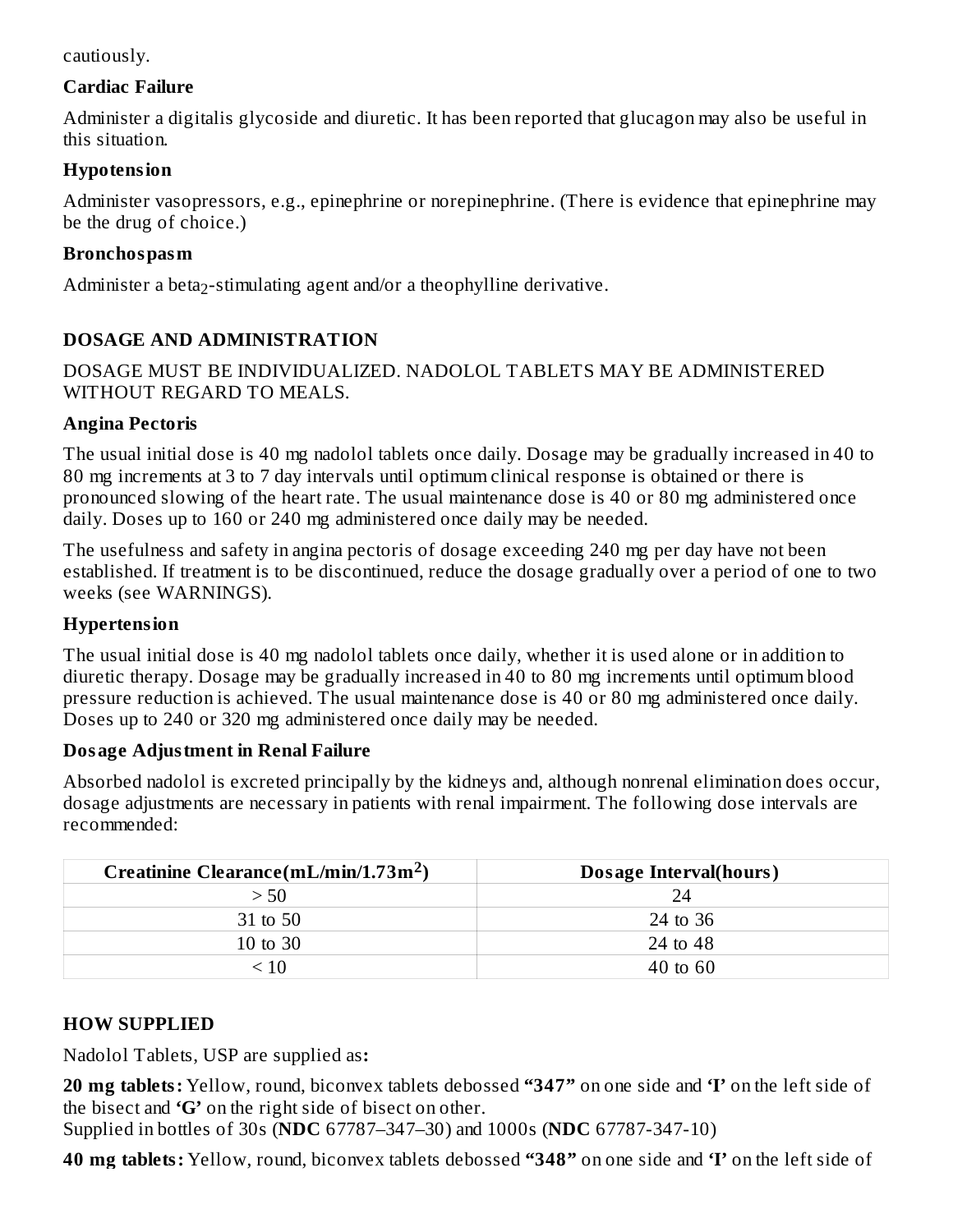the bisect and **'G'** on the right side of bisect on other. Supplied in bottles of 30s (**NDC** 67787–348–30) and 1000s (**NDC** 67787-348-10)

**80 mg tablets:** Yellow, round, biconvex tablets debossed **"349"** on one side and **'I'** on the left side of the bisect and **'G'** on the right side of bisect on other. Supplied in bottles of 30s (**NDC** 67787–349–30) and 1000s (**NDC** 67787-349-10)

#### **STORAGE**

Store at 20° to 25°C (68° to 77°F). [See USP Controlled Room Temperature.]

Protect from light.

Dispense in a tight, light-resistant container as defined in the USP using a child-resistant closure.

Manufactured by:

InvaGen Pharmaceuticals, Inc.

(a subsidiary of Cipla Ltd.)

Hauppauge, NY 11788

Revised: 11/15

#### **PACKAGE LABEL.PRINCIPAL DISPLAY PANEL**

**Rx only** 

| NDC 67787-347-30    |
|---------------------|
| <b>Nadolol</b>      |
| <b>Tablets, USP</b> |
| $20 \text{ mg}$     |
| <b>30 Tablets</b>   |
| InvaGen             |



**NDC 67787-348-30 Nadolol Tablets, USP 40 mg**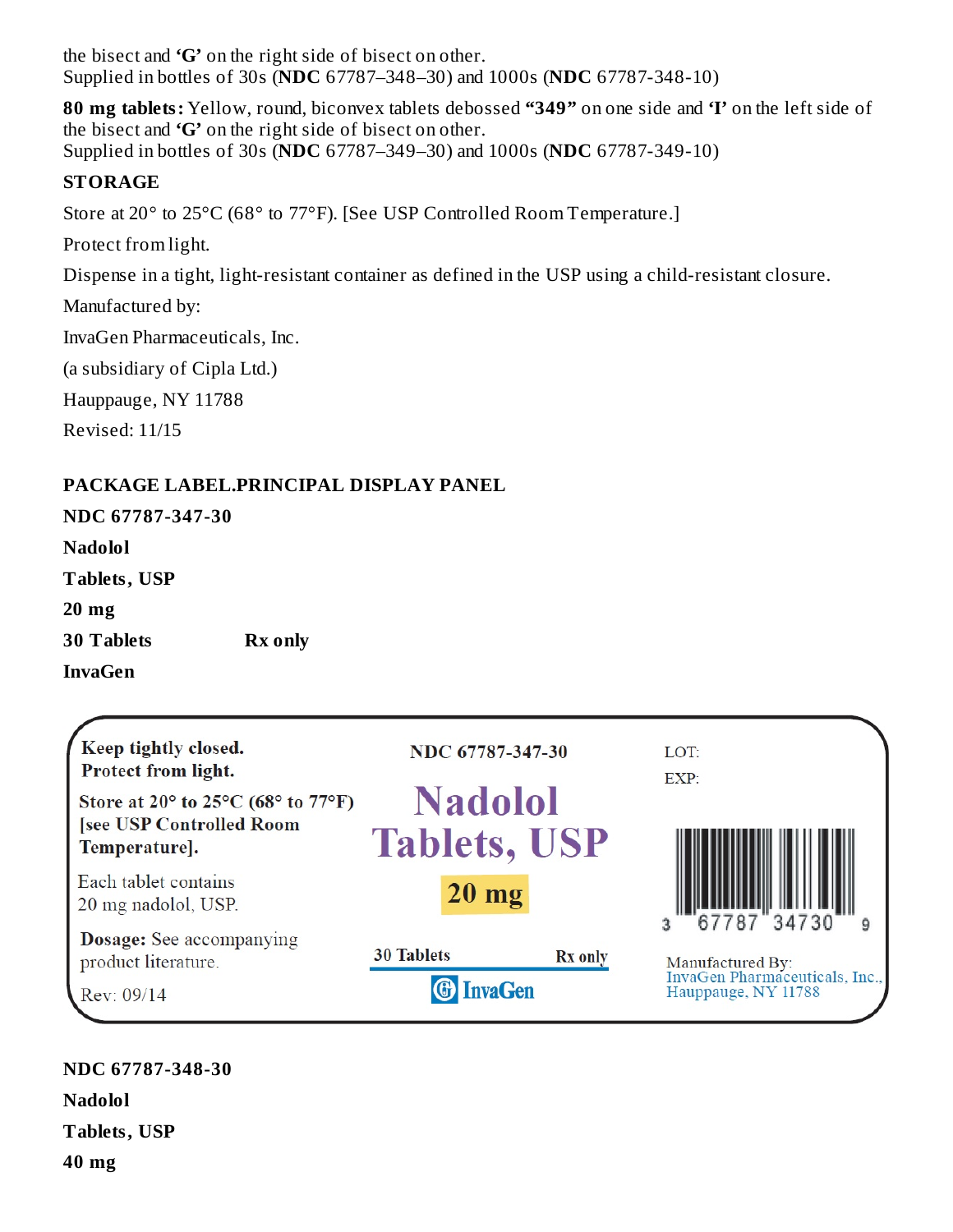#### **InvaGen**



# **NDC 67787-349-30**

| <b>Nadolol</b>      |                |  |  |  |
|---------------------|----------------|--|--|--|
| <b>Tablets, USP</b> |                |  |  |  |
| 80 mg               |                |  |  |  |
| <b>30 Tablets</b>   | <b>Rx</b> only |  |  |  |
| <b>InvaGen</b>      |                |  |  |  |

| Keep tightly closed.<br><b>Protect from light.</b><br>Store at 20 $\degree$ to 25 $\degree$ C (68 $\degree$ to 77 $\degree$ F)<br>[see USP Controlled Room | NDC 67787-349-30<br><b>Nadolol</b>                   | LOT:<br>EXP:                                                              |
|------------------------------------------------------------------------------------------------------------------------------------------------------------|------------------------------------------------------|---------------------------------------------------------------------------|
| Temperature].<br>Each tablet contains<br>80 mg nadolol, USP.                                                                                               | <b>Tablets, USP</b><br>$80$ mg                       | 34930<br>67787                                                            |
| <b>Dosage:</b> See accompanying<br>product literature.<br>Rec: 09/14                                                                                       | <b>30 Tablets</b><br><b>Rx</b> only<br><b>AvaGen</b> | Manufactured By:<br>InvaGen Pharmaceuticals, Inc.,<br>Hauppauge, NY 11788 |

| <b>NADOLOL</b><br>nadolol tablet |                         |                    |               |
|----------------------------------|-------------------------|--------------------|---------------|
| <b>Product Information</b>       |                         |                    |               |
| <b>Product Type</b>              | HUMAN PRESCRIPTION DRUG | Item Code (Source) | NDC:67787-347 |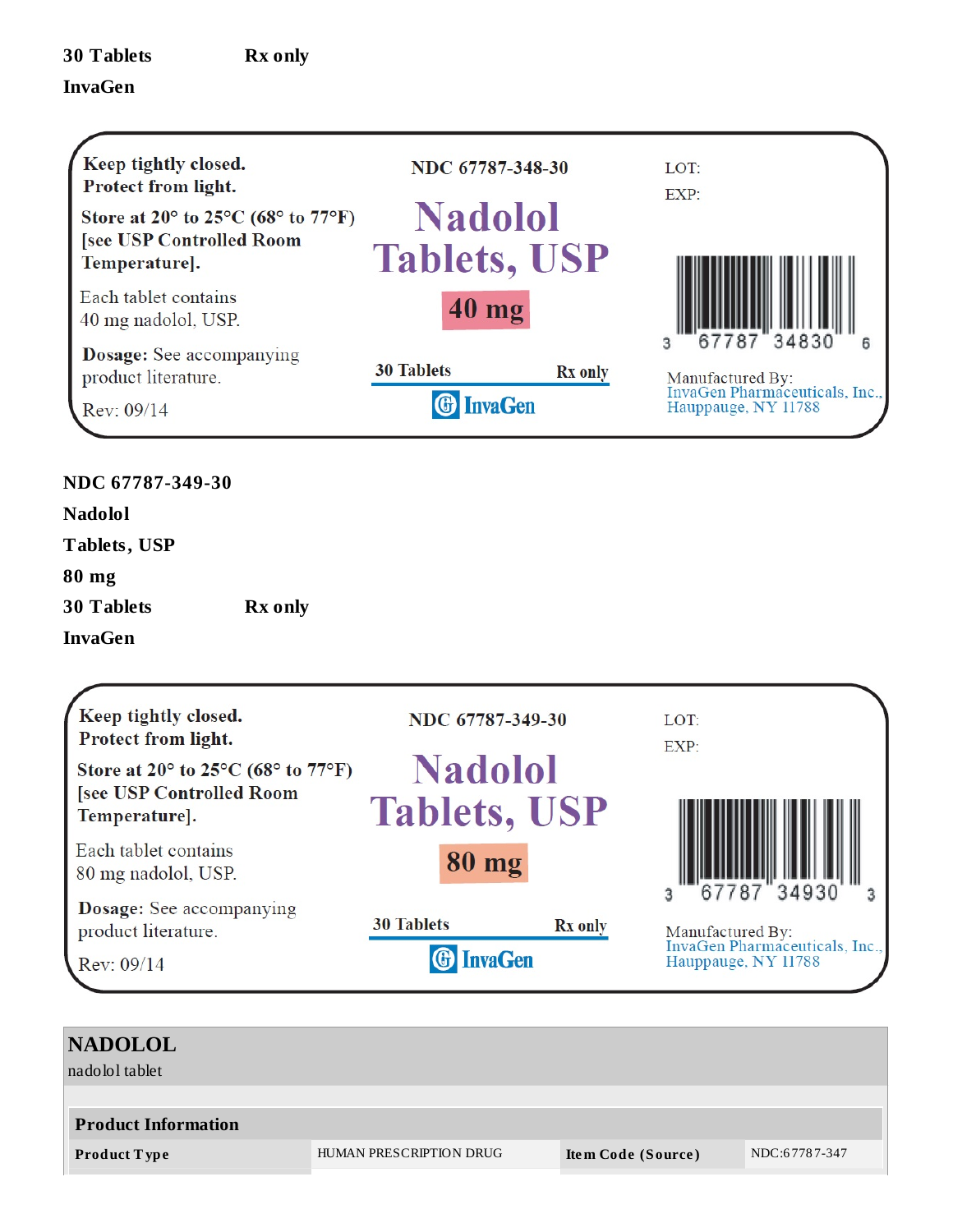| <b>Active Ingredient/Active Moiety</b><br><b>Ingredient Name</b><br><b>Ingredient Name</b><br>YELLOW<br>ROUND (biconvex)<br><b>Item Code</b><br><b>Package Description</b><br>30 in 1 BOTTLE; Type 0: Not a Combination Product<br>1 NDC:67787-347-30<br>1000 in 1 BOTTLE; Type 0: Not a Combination Product<br>2 NDC:67787-347-10                            |              | <b>Basis of Strength</b><br>NADOLOL       | Strength<br>$20$ mg<br>Strength |
|---------------------------------------------------------------------------------------------------------------------------------------------------------------------------------------------------------------------------------------------------------------------------------------------------------------------------------------------------------------|--------------|-------------------------------------------|---------------------------------|
|                                                                                                                                                                                                                                                                                                                                                               |              |                                           |                                 |
|                                                                                                                                                                                                                                                                                                                                                               |              |                                           |                                 |
| NADOLOL (UNII: FEN504330V) (NADOLOL - UNII:FEN504330V)                                                                                                                                                                                                                                                                                                        |              |                                           |                                 |
| <b>Inactive Ingredients</b><br>LACTOSE MONOHYDRATE (UNII: EWQ57Q8I5X)<br>MICRO CRYSTALLINE CELLULO SE (UNII: OP1R32D61U)<br>PO VIDONE, UNSPECIFIED (UNII: FZ989GH94E)<br>D&C YELLOW NO. 10 (UNII: 35SW5USQ3G)<br>CROSCARMELLOSE SODIUM (UNII: M28OL1HH48)<br>MAGNESIUM STEARATE (UNII: 70097M6I30)<br>Color<br><b>Shape</b><br>Flavor<br><b>Contains</b><br># |              |                                           |                                 |
|                                                                                                                                                                                                                                                                                                                                                               |              |                                           |                                 |
|                                                                                                                                                                                                                                                                                                                                                               |              |                                           |                                 |
|                                                                                                                                                                                                                                                                                                                                                               |              |                                           |                                 |
|                                                                                                                                                                                                                                                                                                                                                               |              |                                           |                                 |
|                                                                                                                                                                                                                                                                                                                                                               |              |                                           |                                 |
|                                                                                                                                                                                                                                                                                                                                                               |              |                                           |                                 |
| <b>Product Characteristics</b><br><b>Packaging</b>                                                                                                                                                                                                                                                                                                            |              |                                           |                                 |
|                                                                                                                                                                                                                                                                                                                                                               |              |                                           |                                 |
|                                                                                                                                                                                                                                                                                                                                                               |              |                                           |                                 |
|                                                                                                                                                                                                                                                                                                                                                               |              |                                           |                                 |
|                                                                                                                                                                                                                                                                                                                                                               | <b>Score</b> |                                           | 2 pieces                        |
|                                                                                                                                                                                                                                                                                                                                                               | <b>Size</b>  |                                           | 7mm                             |
|                                                                                                                                                                                                                                                                                                                                                               |              | <b>Imprint Code</b>                       | IG;347                          |
|                                                                                                                                                                                                                                                                                                                                                               |              |                                           |                                 |
|                                                                                                                                                                                                                                                                                                                                                               |              |                                           |                                 |
|                                                                                                                                                                                                                                                                                                                                                               |              |                                           |                                 |
|                                                                                                                                                                                                                                                                                                                                                               |              | Marketing Start Date   Marketing End Date |                                 |
|                                                                                                                                                                                                                                                                                                                                                               |              | 12/18/2015                                |                                 |
|                                                                                                                                                                                                                                                                                                                                                               |              | 12/18/2015                                |                                 |
|                                                                                                                                                                                                                                                                                                                                                               |              |                                           |                                 |
| <b>Marketing Information</b>                                                                                                                                                                                                                                                                                                                                  |              |                                           |                                 |
|                                                                                                                                                                                                                                                                                                                                                               |              |                                           |                                 |
| <b>Marketing Category</b><br><b>Application Number or Monograph Citation</b>                                                                                                                                                                                                                                                                                  |              |                                           | <b>Marketing End Date</b>       |
| <b>ANDA</b><br>ANDA203455                                                                                                                                                                                                                                                                                                                                     |              | <b>Marketing Start Date</b>               |                                 |
|                                                                                                                                                                                                                                                                                                                                                               |              | 12/18/2015                                |                                 |

| <b>INADULUL</b>                        |                         |                          |               |
|----------------------------------------|-------------------------|--------------------------|---------------|
| nadolo] tablet                         |                         |                          |               |
|                                        |                         |                          |               |
| <b>Product Information</b>             |                         |                          |               |
| <b>Product Type</b>                    | HUMAN PRESCRIPTION DRUG | Item Code (Source)       | NDC:67787-348 |
| <b>Route of Administration</b>         | ORAL                    |                          |               |
|                                        |                         |                          |               |
|                                        |                         |                          |               |
| <b>Active Ingredient/Active Moiety</b> |                         |                          |               |
|                                        | <b>Ingredient Name</b>  | <b>Basis of Strength</b> | Strength      |
|                                        |                         |                          |               |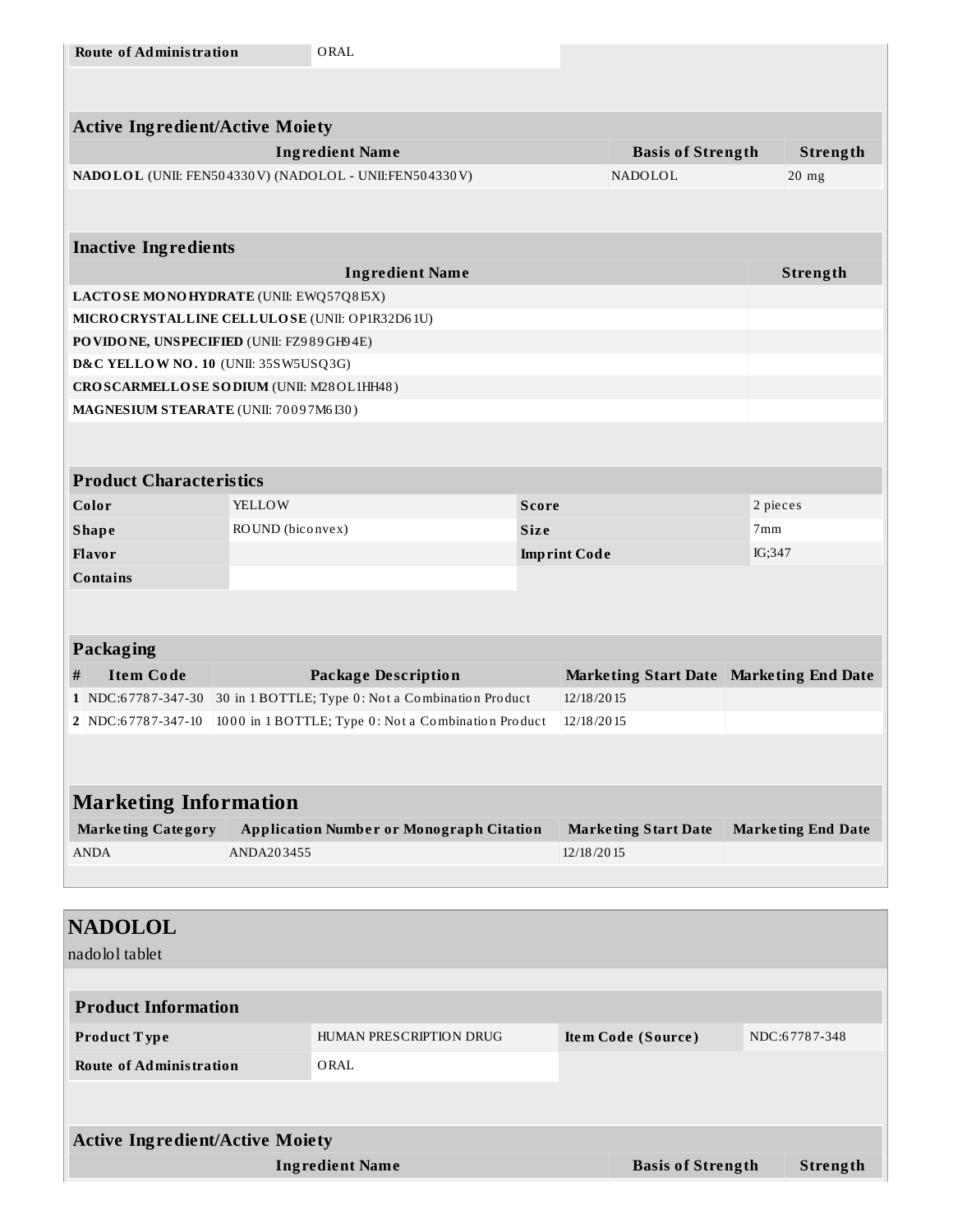|                                      | NADOLOL (UNII: FEN504330V) (NADOLOL - UNII:FEN504330V) |                     | <b>NADOLOL</b>                          | $40$ mg                   |
|--------------------------------------|--------------------------------------------------------|---------------------|-----------------------------------------|---------------------------|
|                                      |                                                        |                     |                                         |                           |
| <b>Inactive Ingredients</b>          |                                                        |                     |                                         |                           |
|                                      | <b>Ingredient Name</b>                                 |                     |                                         | Strength                  |
|                                      | LACTOSE MONOHYDRATE (UNII: EWQ57Q8I5X)                 |                     |                                         |                           |
|                                      | MICRO CRYSTALLINE CELLULO SE (UNII: OP1R32D61U)        |                     |                                         |                           |
|                                      | PO VIDONE, UNSPECIFIED (UNII: FZ989GH94E)              |                     |                                         |                           |
| D&C YELLOW NO. 10 (UNII: 35SW5USQ3G) |                                                        |                     |                                         |                           |
|                                      | CROSCARMELLOSE SODIUM (UNII: M28OL1HH48)               |                     |                                         |                           |
|                                      | MAGNESIUM STEARATE (UNII: 70097M6I30)                  |                     |                                         |                           |
|                                      |                                                        |                     |                                         |                           |
|                                      |                                                        |                     |                                         |                           |
| <b>Product Characteristics</b>       |                                                        |                     |                                         |                           |
| Color                                | <b>YELLOW</b>                                          | <b>Score</b>        |                                         | 2 pieces                  |
| <b>Shape</b>                         | ROUND (biconvex)                                       | <b>Size</b>         |                                         | 9mm                       |
| <b>Flavor</b>                        |                                                        | <b>Imprint Code</b> |                                         | IG;348                    |
| Contains                             |                                                        |                     |                                         |                           |
|                                      |                                                        |                     |                                         |                           |
|                                      |                                                        |                     |                                         |                           |
| Packaging                            |                                                        |                     |                                         |                           |
| <b>Item Code</b><br>$\#$             | <b>Package Description</b>                             |                     | Marketing Start Date Marketing End Date |                           |
| 1 NDC:67787-348-30                   | 30 in 1 BOTTLE; Type 0: Not a Combination Product      |                     | 12/18/2015                              |                           |
| 2 NDC:67787-348-10                   | 1000 in 1 BOTTLE; Type 0: Not a Combination Product    |                     | 12/18/2015                              |                           |
|                                      |                                                        |                     |                                         |                           |
|                                      |                                                        |                     |                                         |                           |
|                                      |                                                        |                     |                                         |                           |
| <b>Marketing Information</b>         |                                                        |                     |                                         |                           |
| <b>Marketing Category</b>            | <b>Application Number or Monograph Citation</b>        |                     | <b>Marketing Start Date</b>             | <b>Marketing End Date</b> |
| <b>ANDA</b>                          | ANDA203455                                             |                     | 12/18/2015                              |                           |
|                                      |                                                        |                     |                                         |                           |

| <b>NADOLOL</b>                                         |                         |                          |               |  |  |  |
|--------------------------------------------------------|-------------------------|--------------------------|---------------|--|--|--|
| nadolol tablet                                         |                         |                          |               |  |  |  |
|                                                        |                         |                          |               |  |  |  |
| <b>Product Information</b>                             |                         |                          |               |  |  |  |
| Product Type                                           | HUMAN PRESCRIPTION DRUG | Item Code (Source)       | NDC:67787-349 |  |  |  |
| <b>Route of Administration</b>                         | ORAL                    |                          |               |  |  |  |
|                                                        |                         |                          |               |  |  |  |
| <b>Active Ingredient/Active Moiety</b>                 |                         |                          |               |  |  |  |
|                                                        | <b>Ingredient Name</b>  | <b>Basis of Strength</b> | Strength      |  |  |  |
| NADOLOL (UNII: FEN504330V) (NADOLOL - UNII:FEN504330V) |                         | NADOLOL                  | $80$ mg       |  |  |  |
|                                                        |                         |                          |               |  |  |  |
| <b>Inactive Ingredients</b>                            |                         |                          |               |  |  |  |
|                                                        | <b>Ingredient Name</b>  |                          | Strength      |  |  |  |